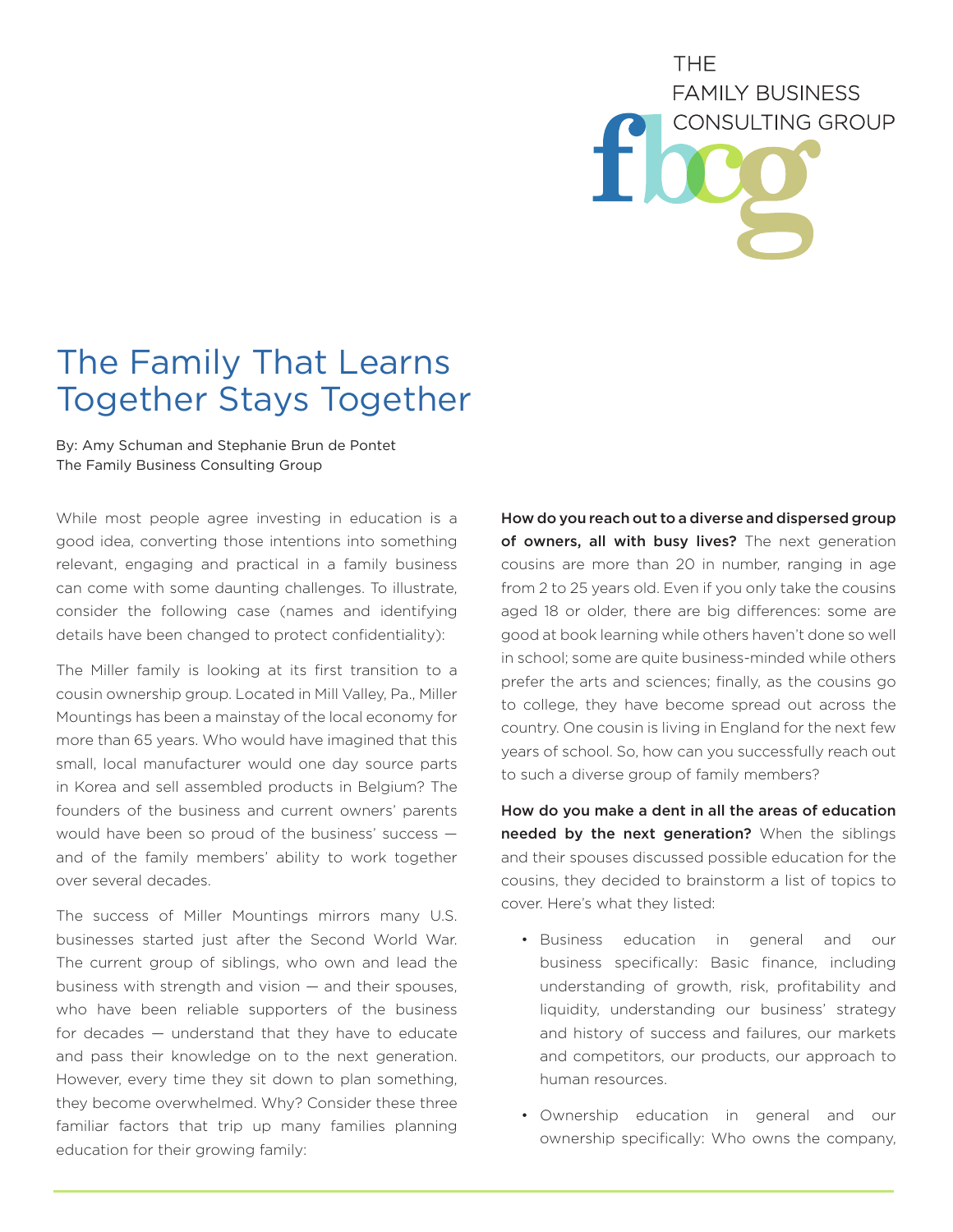voting/non-voting shares, trusts and estate planning, shareholders agreements and valuation, roles and responsibilities of cousin groups, values, vision and mission as owners, our board of directors, where it's been and where it's going.

• Family education in general and our family specifically: Our family's values, vision, history & legacy. Our community and religious involvement and presence, and our charitable activities. How we make decisions, resolve conflict and maintain open and effective communication. Personal communications styles and our family team.

By the time the siblings got this far, they were completely overwhelmed, and they hadn't even made a complete list. How does one make a dent in all the areas of education that would be needed for the cousins? Where do you start?

#### Finally, who should prepare and deliver the education?

The family wasn't sure, though they certainly all care about the business, but they weren't the most interesting teachers. In fact, some of the brothers were downright dull as presenters, and they knew it. Should they have their CFO and HR director put something together? Should they go to the local community college? How much would this cost, and how much time would it entail?

After years helping hundreds of families approach the daunting task of family education, we have discovered some approaches that help address the challenges of these questions:

### 1. Clarify Your Purpose

In order to plan education programming, the family needs to first come to a consensus on the purpose of the education. Why spend time and money pursuing knowledge? What are you hoping to accomplish? There are many good core objectives: understanding family businesses better; appreciating the role of ownership; learning better communication skills; understanding governance; becoming better stewards of wealth; educating the next generation so that they can appreciate what the business means, and determine what role they may aspire to play in the future; "onboarding" new family members, etc. These are only a few of the many valid learning priorities a family could state, so it is important to get clear on those that are most pressing or relevant in your family first (bearing in mind that most families will have several goals for their education programming). Spend time as a family discussing how the family and business are growing and what this suggests about the skills and knowledge you will need to be effective in the family, ownership and business roles you pursue going forward.

# 2. Get Buy-In and Input from All Key Stakeholders

This is not as easy as it sounds. For starters, who are the key stakeholders? Is there an age cut-off? At what age do we begin to educate family members on these matters? Are we soliciting input from spouses as well as blood descendants? Are we educating the entire family or just some subset that will play a more active role?

What we recommend is that you err on the side of being as inclusive as possible in your education efforts AND in your education development planning process. In our experience, the more knowledgeable you can make your stakeholder group about the business, the family and the challenges and opportunities that come from a family-business overlap, the less conflict you have over silly yet destructive issues. We find education is key to developing psychological ownership, as it is through education that some other fundamentals — like shared values — can get reinforced or set into motion.

Another challenge on input and buy-in comes from the maxim "I don't know what I don't know." When individuals have little information about the family business, they may be hard pressed to tell you what they think they need to learn, as they do not yet have enough information to formulate these questions. We find it is sometimes helpful to provide the family with a very basic family business primer to introduce them to the business, and review family, governance, community, shareholder, and other issues that may require their input over the years — to help them begin to think of the many topics on which they may want to develop some fluency.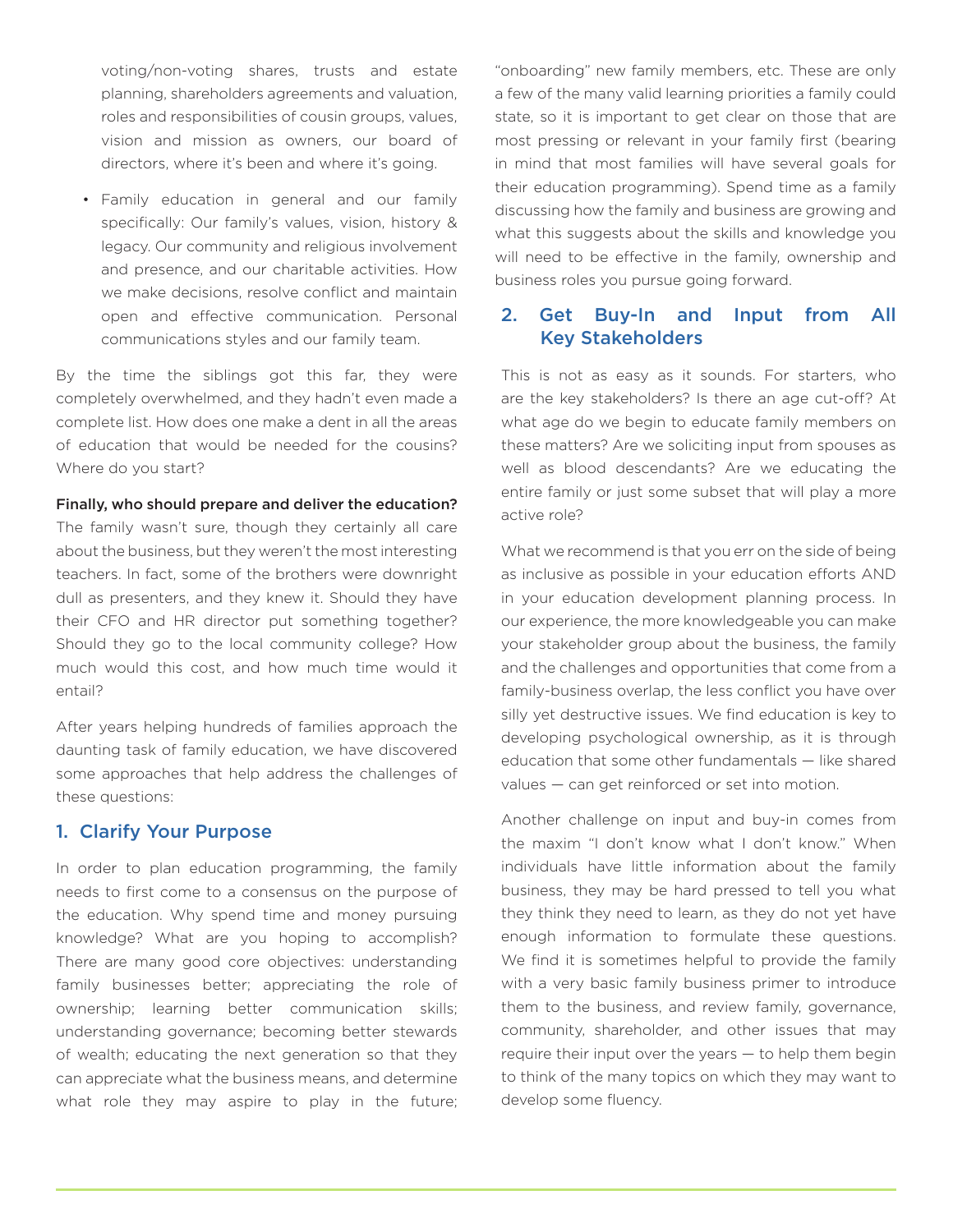# 3. Build a Team

Determine who will lead the charge on the education programming. If your family has a family council in place, we typically find that this is the right location for these efforts to be centered. If you do not yet have a family council but there is an ad-hoc group of family members who have an interest in pushing for education, do your best to ensure this is a well-balanced team, ideally composed of family working in the business, family not working in the business, spouses, blood-descendants and some younger and older folks as well. You don't need a committee of 12, but you need to ensure it is not just one person who is carrying this entire project on their shoulders.

Bear in mind that the process of working on education programming is itself a terrific learning opportunity. This is a project that can involve a number of people and provide a situation where family members can collaborate and learn how to make decisions together. This may be a way to develop the next generation team; to demonstrate to a senior generation that you are able to work together effectively. Finally, putting together shared education can be a way to learn about each other's hidden skills, e.g.: who knew Aunt Martha was such a dynamic teacher and so knowledgeable about philanthropy and tax strategies related to giving?

#### 4. Pace Yourselves

Rome was not built in a day, and you will not cover all the knowledge you need to gain at one meeting, in one year, or even in a lifetime. Approach the process of educating the family as an ongoing pursuit. You will never be done, so there is no need to rush things or put undue pressure on yourselves, but at the same time you need to persevere. There are logistical hurdles that will be hard to overcome (calendar coordination is a biggie), there will be new issues that emerge as more pressing, there will be varying levels of commitment to the effort, etc. Understand these bumps in the road are normal and do not get derailed or discouraged.

#### 5. Finally, Have Fun!

We always stress with our families how important it is to build some fun into all their family business interactions. While learning how to read financial statements may not strike everyone as an enjoyable topic, if you push yourselves to be creative, you may find surprising ways to make even dull topics fun and engaging. Obviously, some topics are serious and should be presented in an appropriately serious manner — the key is to find ways to inject fun where suitable, vary the method and sources of knowledge delivery, and mix up mediums of learning.

You can deliver learning in many different ways and variety is key to keeping folks engaged. For example, you can provide suggested readings, deliver PowerPoint presentations, bring in expert presenters, engage in facilitated small-group discussions, do problem solving games, visit business sites, etc. The point is, you do not want to spend hours sitting in a room reviewing dry content as that is a certain recipe for driving away family members who may be less engaged in the learning (who, of course, are often those who need it the most).

While it is certainly a lot of work, family business education is a critical investment in the long-term success of your family and your business. Do not get overwhelmed by the size and scale of the education project; eat the elephant one bite at a time. Successful education programs look different from one family to the next. The best content is always a reflection of the current priorities of the business and family, as determined with input from a broad cross-section of the family. In addition, families who are the most satisfied with their education programs are those who have a long-term commitment to the process, regularly provide knowledge in a variety of engaging ways to the entire family, do not get derailed by the logistical challenges that will inevitably be a source of frustration, and inject fun wherever and however possible!